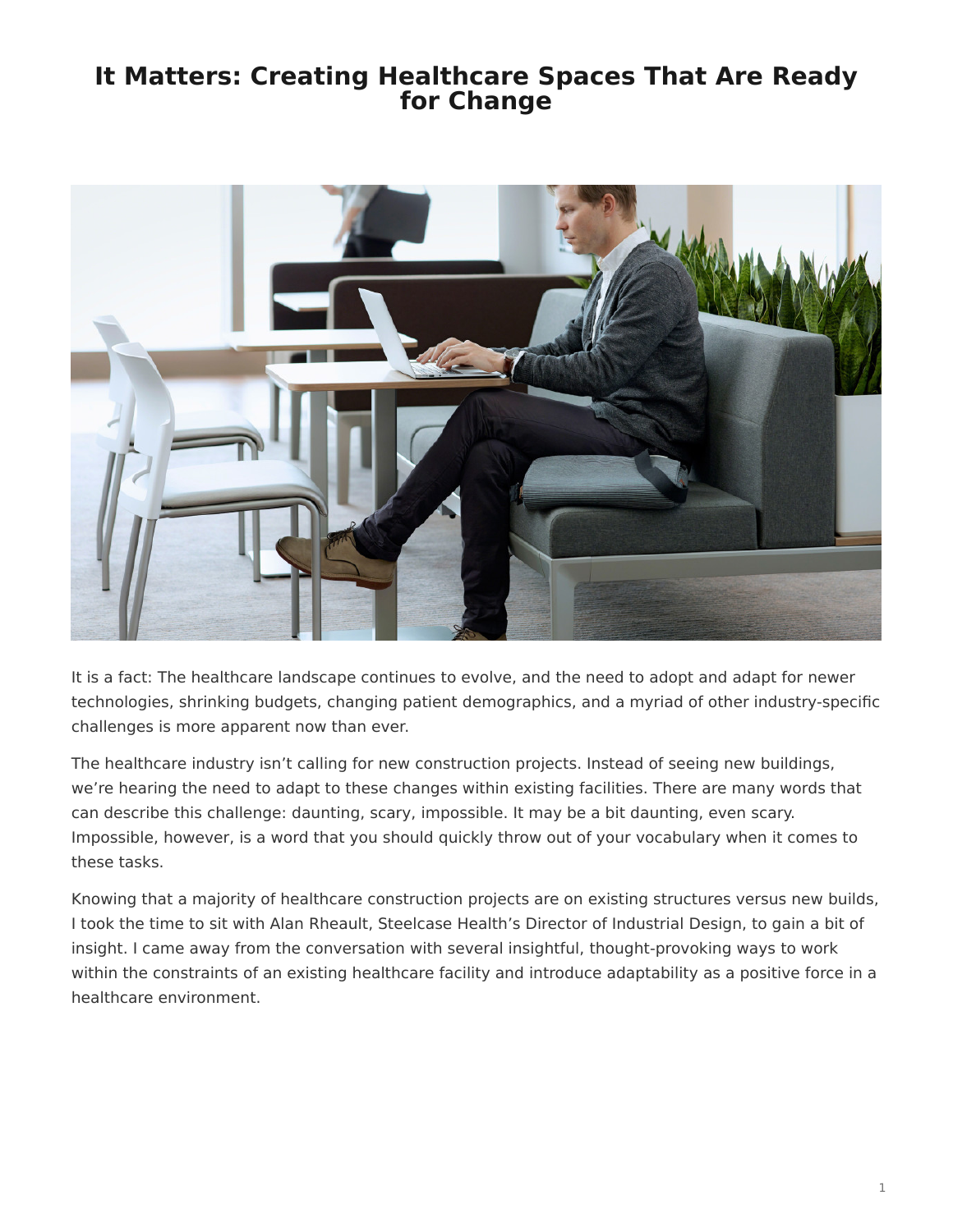**Plan with adaptability in mind.** "Plan for fully adaptable rooms to accommodate patients with a wide variety of needs. This will enable a facility to serve the largest amount of people while remaining flexible," recommended Rheault. Another advantage, this strategy focuses on the continuing trend of serving the most ill, acute patients. No longer do people stay for minimal procedures. "This strategy seeks to help facilities remain flexible in serving all levels of care needed while being prepared to serve the most severe," continued Rheault.

**Seek inspiration and direction from other industries**. Many times we try to find inspiration within our own industry. While there are great discoveries to be made, looking outside the industry can net some very inspiring results. Rheault posited the way that technology is so seamlessly integrated into the viewing experience of an NFL Game as an example for the future of healthcare. "Watching football on TV has changed dramatically and yet it's a change we've easily assimilated. We've come to expect instant replays and the digital displays along yard lines, not just colorful commentary of what's happening in the game. We take the technology for granted, it just becomes part of the experience."

What if technology was integrated so seamlessly into the healthcare experience that it was no longer a point of discussion, but simply an anticipated part of the experience? The solutions to make this happen are both already on the market and in development – check out what we've written before on [technology and its benefits](https://www.steelcase.com/posts/personalized-medicine-and-new-technology-is-changing-patient-care/).

Another industry to examine is manufacturing. Rheault explained, "Examining sensors in manufacturing and understanding how they could potentially influence and change healthcare delivery is mind boggling. The complete confidence in the repetitiveness and the ability to know something is accurate, along with the cost savings, could have wonderful outcomes in the medical field. For example, if you could have your blood drawn by putting your arm into a sleeve and guarantee it would be done right the first time without searching for a vein multiple times, would you?"

"The cautionary tale with sensors and manufacturing is realizing the importance of human touch to health and healing. I'd never want healthcare to move to a complete manufacturing model," said Rheault. "However, there are lessons to be learned by looking closely at the industry, including cost savings."

**Embrace the transition towards new technologies.** As with everything, healthcare is in a time of transition; adapting and integrating new technologies. Technologies continue to evolve. "Today it is simple to combine systems that were singular in the past such as a TV and a telephone," said Rheault. "The combined function of multiple technologies gives us advantages in space and function. The technology isn't utilizing as much space and the multi-function of technology along with furniture is becoming multi-purpose." This enables better space planning and smarter use of integrated technologies as well as reduced costs to serve patient, their loved ones, and care providers.